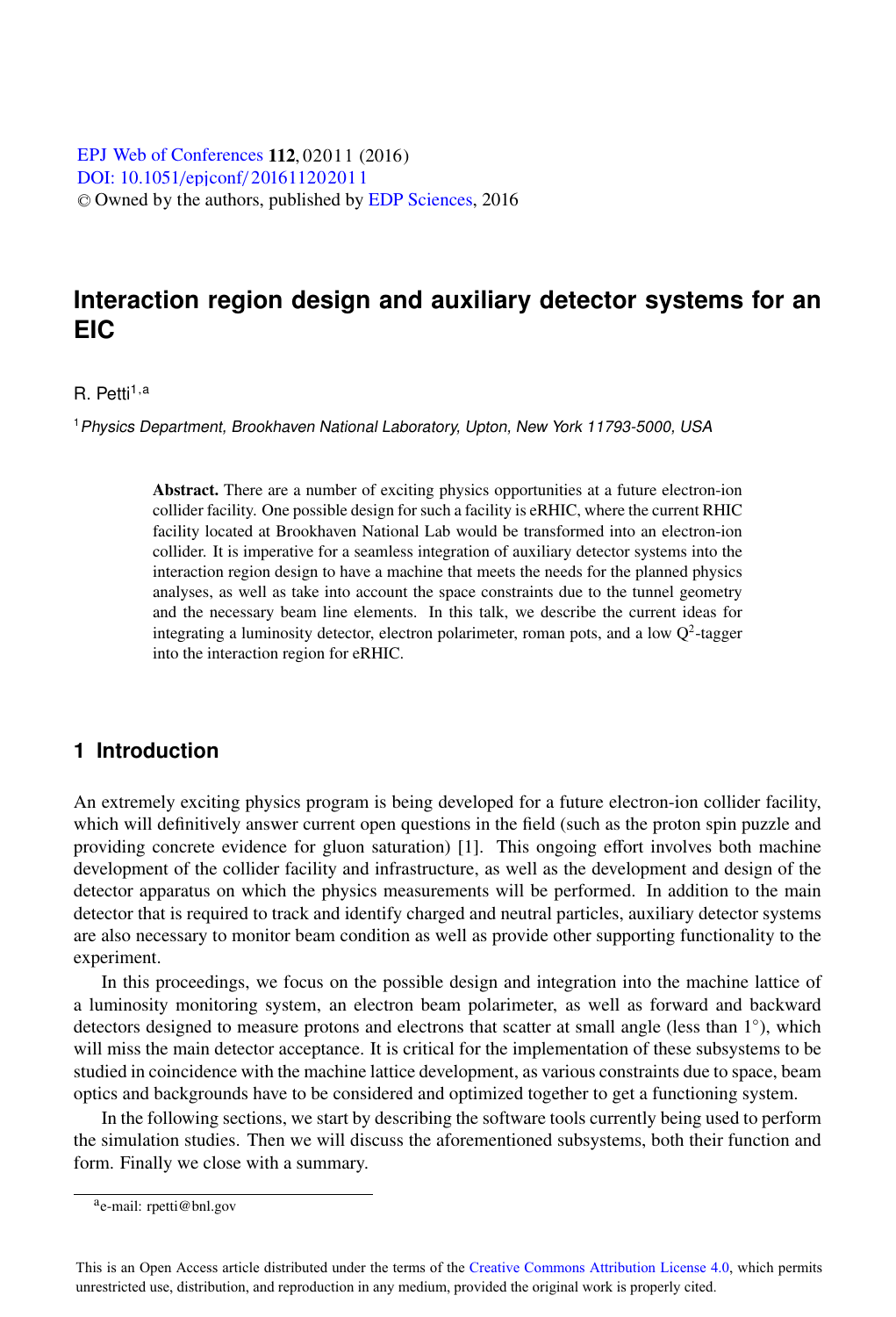

Figure 1. A picture of the interaction region from within the simulation framework.

### **2 Framework for detector simulations, EicRoot**

A simulation framework has been developed at Brookhaven National Laboratory to aide in the design and optimization of detector components. The framework is called EicRoot [3]. EicRoot is an adaptation of the FairRoot software framework. The simulation package uses ROOT [4] for the detector and machine element geometry descriptions, GEANT3 or GEANT4 [5, 6] for the particle transport and interaction with materials, and also includes an event display module, code to digitize the registered GEANT signal and perform rudimentary reconstruction via cluster formation and tracking. The detector geometry is produced with scripts and the output is encoded in ROOT files so that components can easily be swapped in and out of the simulation setup, allowing for a quick turnaround in the simulation studies.

Additionally, the machine magnet geometry and fields can also be imported into the simulation, allowing for a full simulation of the IR with the detector and machine lattice integrated together. An example of the IR in the context of the simulation is shown in figure 1. The main detector is shown in the center. The red boxes along the beam lines represent the electron beam line magnets and the blue boxes along the beam lines represent the hadron beam line magnets. Locations of note are indicted by the distance markers. Various auxiliary detector systems have been integrated and will be discussed in the next sections.

### **3 The luminosity monitoring system**

Essential to any measurement at an EIC is precise knowledge of the delivered luminosity of the beams, which can be monitored during running by measuring the elastic process  $e + p \rightarrow e + p + \gamma$ . This process can act as a useful diagnostic of the luminosity because it is a well-known calculable pure QED process [7]. Additionally, this process has a large cross-section and so statistics can be collected in a short time. Another desirable feature about this process is that the photons produced in the scattering are emitted in a very narrow cone in the direction of the electron beam, making measurement with a compact device possible.

The luminosity (L) can be measured if one measures the rate of photons hitting the detector  $(N_{\gamma})$ while also knowing the true cross-section of the process  $(\sigma)$ , and the acceptance correction factor for any photons that may not have been measured (A) via the relation  $L = N_{\gamma}/A\sigma$ .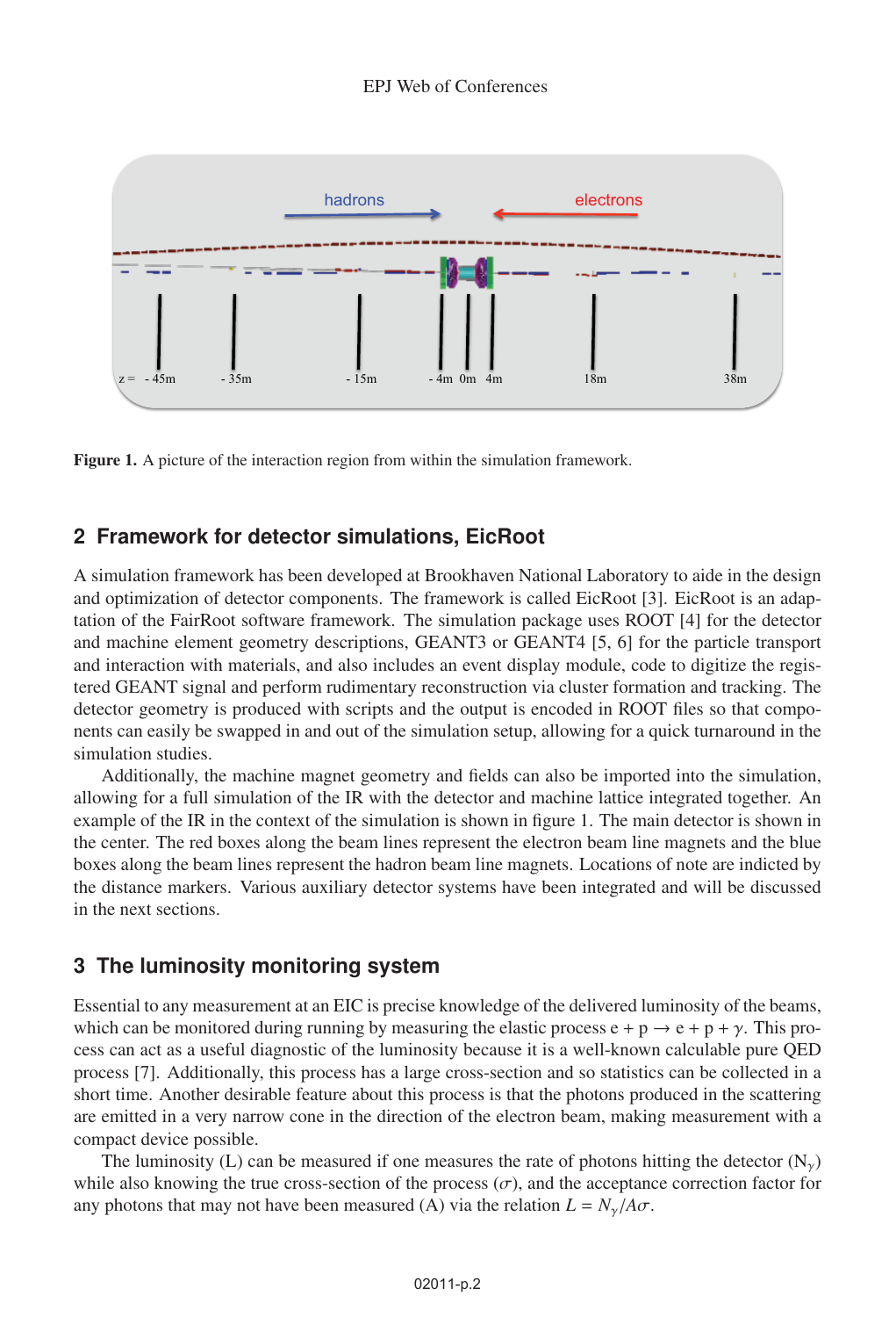

Figure 2. A display of the luminosity monitor in the simulation framework.

A dedicated luminosity monitoring system has been implemented and studied in simulation. It has been found that the current IR design of the machine leaves sufficient space for the setup and acceptance of the photons from the scattering process. A display of the setup in the simulation is shown in figure 2. Major components and landmarks are labeled in the figure.

The luminosity monitor is planned to be installed after the dipole bending magnet along the outgoing electron beam line where the beam is separated away from the bremsstrahlung photon from the process. The installation of two lumi systems is being considered. One system will feature an electromagnetic calorimeter in the plane of the beam (called the lzdc for the lumi-zero degree calorimeter from here on). This calorimeter will measure bremsstrahlung photons from the Bethe-Heitler process directly. The second system will feature a pair spectrometer, with a converter end-cap at the end of the photon transport line converting a fraction of the bremsstrahlung photons to e<sup>+</sup>e<sup>−</sup> pairs. These di-electrons will then pass through a dipole magnet (illustrated by the yellow box labeled "dipole" in the figure, located about 35m from the IP), in which the field is set to bend the electrons in the vertical direction and are measured by a set of calorimeters situated above and below the lzdc. The calorimeter systems are shown by the blue boxes labeled "emcals" in the figure and are currently placed about 45m from the IP. This setup has been utilized successfully in the ZEUS experiment [8].

This dual setup has the distinct advantage of allowing consistency checks within the luminosity measurement while also providing a well defined way to evaluate the systematic uncertainties. The contributions to the systematic uncertainties in each measurement will be substantially different. The main contributors to the systematic uncertainty utilizing either setup are the backgrounds in the detectors, the pileup of events from the high luminosity and the knowledge of the acceptance of the detector in the face of varying beam conditions. The backgrounds will be substantially different in the two setups, given the the lzdc resides in the plane of the primary synchrotron radiation fan of the bending electron beam, while the pair spectrometer calorimeters do not. Additionally, pile-up effects due to high rates will also be very different, since the converter in the pair spectrometer will reduce the overall rate in those calorimeters. The acceptance correction will also be very different in the two setups.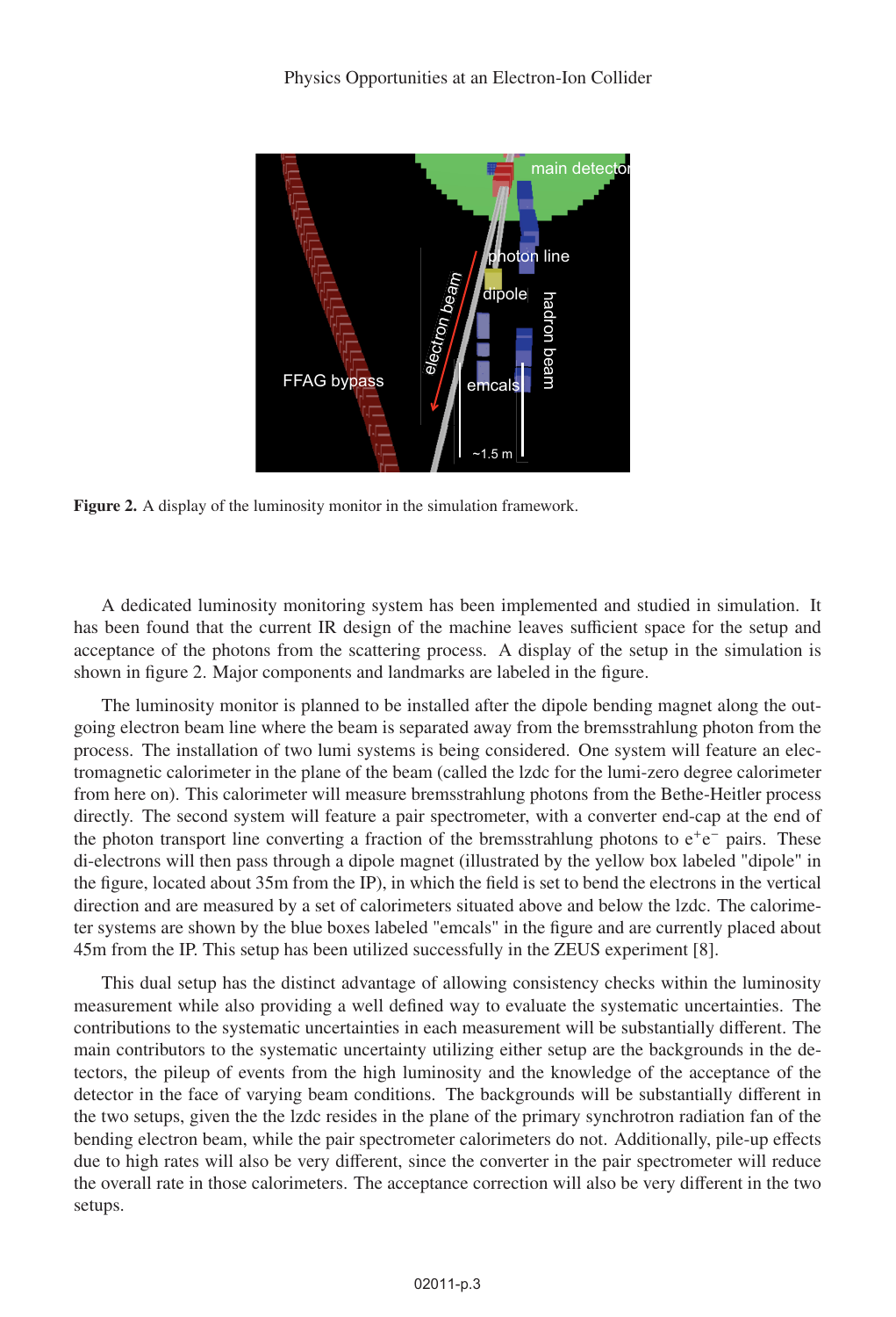

Figure 3. Left: The differential cross section for Compton scattering of electrons off of circularly polarized photons with different electron energies. Right: The longitudinal asymmetry, A<sub>1</sub> for different electron energies. Both quantities are plotted as a function of  $\rho$ , or the scattered photon energy relative to the maximum allowed photon energy from kinematics (Compton edge).

#### **4 Electron polarimetry**

Precise knowledge of the polarization fraction of the electron beam is essential to the physics program at an EIC. The same level of precision for the luminosity measurement is needed for the polarization of the electron beam, better than 1%. This is especially important since the polarization of the beam will enter the calculation for the luminosity (as the Compton cross-section is dependent on polarization). The electrons are to be longitudinally polarized at the IP. It is necessary not only to determine the longitudinal polarization fraction of the beam, but also to determine the transverse polarization component to ensure that the spin is fully rotated to longitudinal. The Compton backscattering process will be used to measure the polarization of the electron beam.

The key to measuring the polarization of the beam is to measure an asymmetry between collisions with two different helicity states. The Compton events are produced by impinging a laser beam onto the electron beam at some location, and measuring the scattered electron or photon in the process. The polarization state of the laser will be flipped from  $+1$  or  $-1$ , giving rise to two electron/photon helicity states in which the asymmetry can be measured. The Compton cross section, as well as the asymmetry expected, can be calculated exactly in QED. In the case of the longitudinal polarization component, the important parameters are related by the following expression:  $A_{\text{exp}} = P_e P_v A_L$ . In the equation,  $A_{exp}$  is the experimentally measured asymmetry,  $P_e$  is the polarization of the electron beam,  $P_{\gamma}$  is the polarization of the laser beam, and  $A_L$  is the theoretical asymmetry calculated from QED.

The polarimeter will be placed on the incoming electron beam far from the IP. The system needs to be placed before the IP, but after the spin rotators. A natural location for the polarimeter is found where the orbit shift occurs to bring the electron beam into the IP. The magnets used for this purpose can also be used to separate scattered photons and electrons from the main electron beam. There is space both for detectors for the scattered photon, as well as for the scattered electron. We are currently investigating both options.

A possible photon detector would be a simple segmented calorimeter. Longitudinally polarized electron beams colliding with circularly polarized laser results in an energy asymmetry, while a transversely polarized electron beam results in an energy dependent position asymmetry due to the spin component of the electron breaking azimuthal symmetry. A well calibrated, segmented calorimeter would be able to make both measurements. Simulations on this topic are ongoing.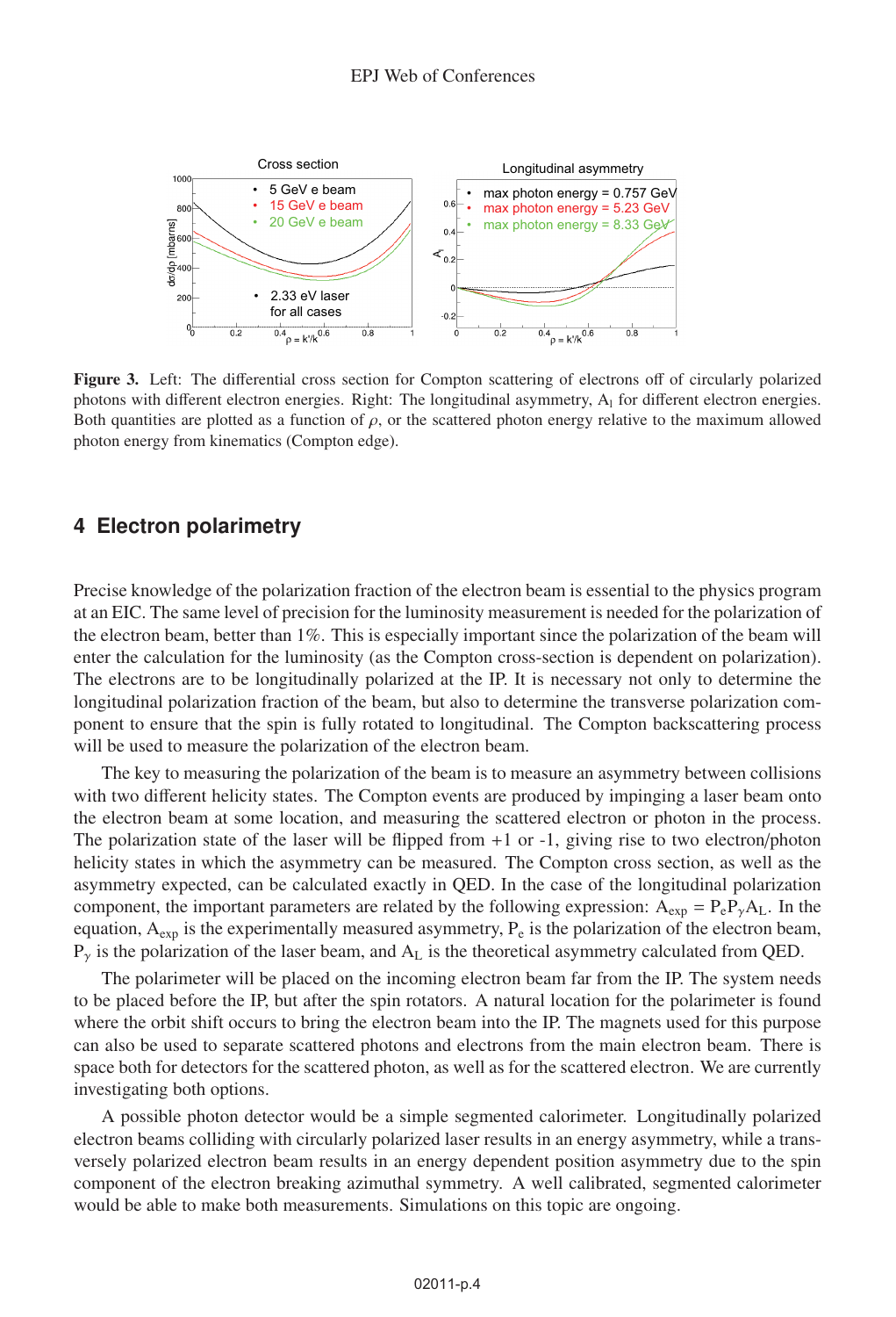

**Figure 4.** The current design of the low  $Q^2$ -tagger.<br>**Figure 5.** The range of acceptance in  $Q^2$  and scatter-



ing angle,  $\theta$ , of electrons from PYTHIA events.

# **5 Low** Q<sup>2</sup>**-tagger**

It is planned to install a dedicated low  $Q^2$ -tagger to measure electrons that scatter at small angle from low  $Q<sup>2</sup>$  events. These electrons will miss the main detector, and so installing an auxiliary device is essential for low  $Q^2$  physics. The current concept of the low  $Q^2$ -tagger is shown in figure 4. It consists of three tracking layers followed by an electromagnetic calorimeter. Initial simulation studies show that this type of device can help to reconstruct the scattering angle of the electron and hence measure the  $Q<sup>2</sup>$  of the event. The detector is placed near the outgoing electron beam roughly 15m from the IP after the first set of bending dipole magnets where the scattered electrons will separate from the main beam. Figure 5 shows the  $Q^2$  acceptance to electrons from PYTHIA [9] events. The coverage goes to a low  $Q^2$  of about  $10^{-5}$ .

## **6 Forward proton tagger**

Another essential detector for the planned physics program at an EIC is a forward proton tagger. Like the electrons that scatter at small angle, there will be protons that scatter at small angle and will escape the main detector. Exclusive measurements need to capture these protons and so forward tracking systems are needed. In order to maximize acceptance of these protons, it is necessary to place the tracking sensors as close the the proton beam as possible. One possible implementation of the tagger currently being considered is roman pots. With this type of setup, the tracking sensors would be installed inside bellows with a movable arm so that the sensors can be retracted during fill time and moved into position during running. Multiple stations located at various distances from the IP would be needed in order to gain as much acceptance as possible (since protons that scatter and lose less energy will take a greater distance to be separated from the main beam). Figure 6 shows the acceptance of scattered protons from deeply virtual compton scattering (DVCS) events generated from the MILOU generator [10] for  $20x250$ GeV e+p collisions. The top row shows the hit distribution in the x-y plane on the surface of the sensor. The top left is for low |t| events, while the top right is for low |t| events (where |t| is the momentum transfer at the proton vertex and goes as  $p_T^2$ ). The bottom plot shows the acceptance (number hitting sensor/number generated) as a function of  $|t|$ . The acceptance is good at moderate |t|, but suffers at high |t|. It has been found that protons with high |t| are lost in the yoke of the first superconducting magnet. Thus we are also investigating placing some type of forward sensor very close to the main detector.